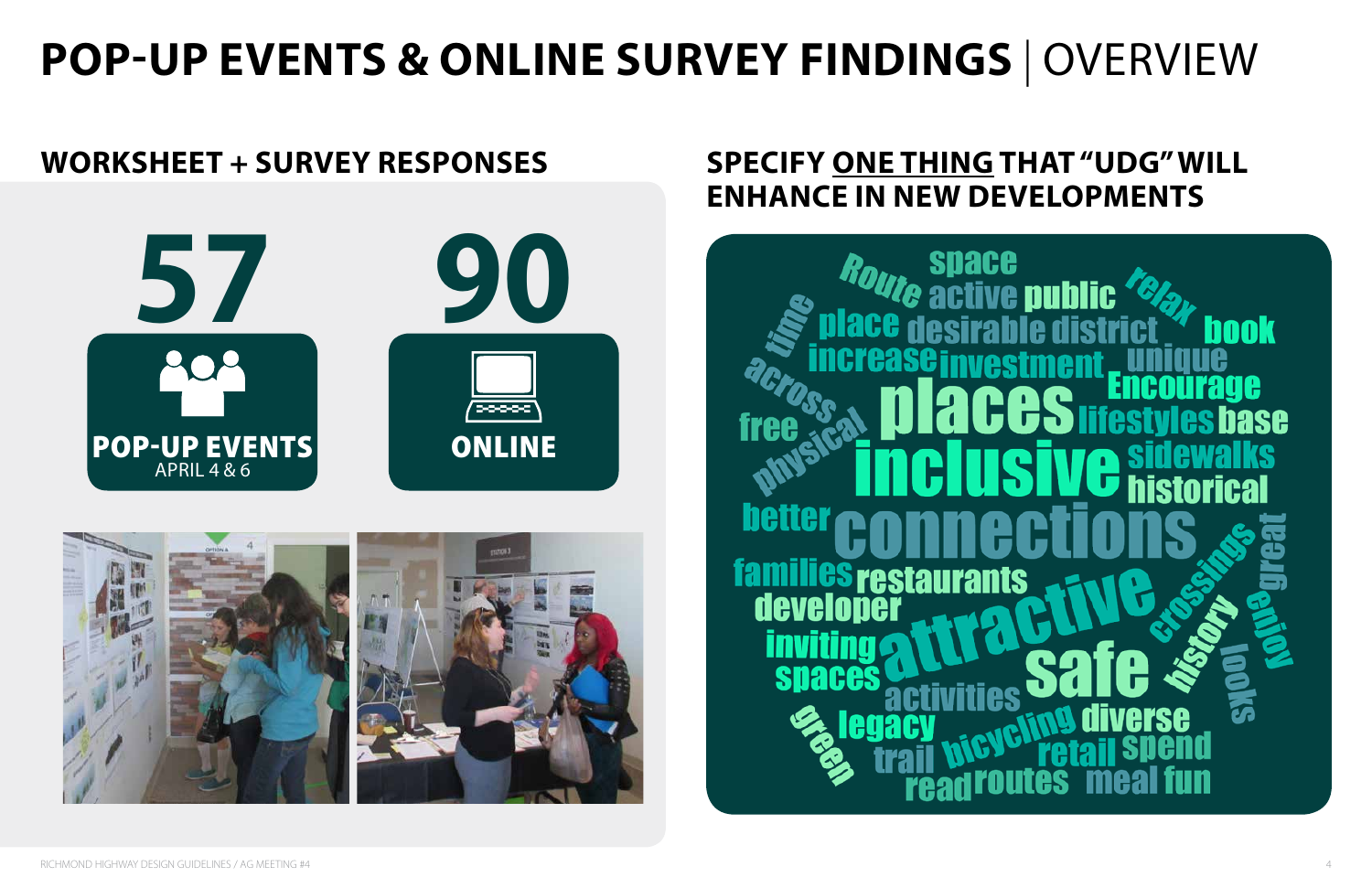# **POP-UP EVENTS & ONLINE SURVEY FINDINGS** | OVERVIEW

## **PAVING AND DESIGN OF THE STREETSCAPE AREAS**

### **COMMENTS**

- Materials throughout the corridor should be **consistent to create a sense of continuity** (same in north and south)
- Amenity areas : more **approachable paving materials** (texture, color)
- Consider **complementary material palettes amongst neighborhoods OPTION A OPTION B OPTION C**
- Consider **larger pavers in some areas**
- Good **mix of green & modern concrete** features; good compromise of warm & cool colors
- Consider more **beautiful design accents for poured concrete** to enhance design
- Consider **non-slip, pervious** pavers
- Concerned about **durability and color retention** over time



### **OPTION A OPTION B OPTION C**



**OPTION A** HIGH CONTRAST







# **APPROACH?**